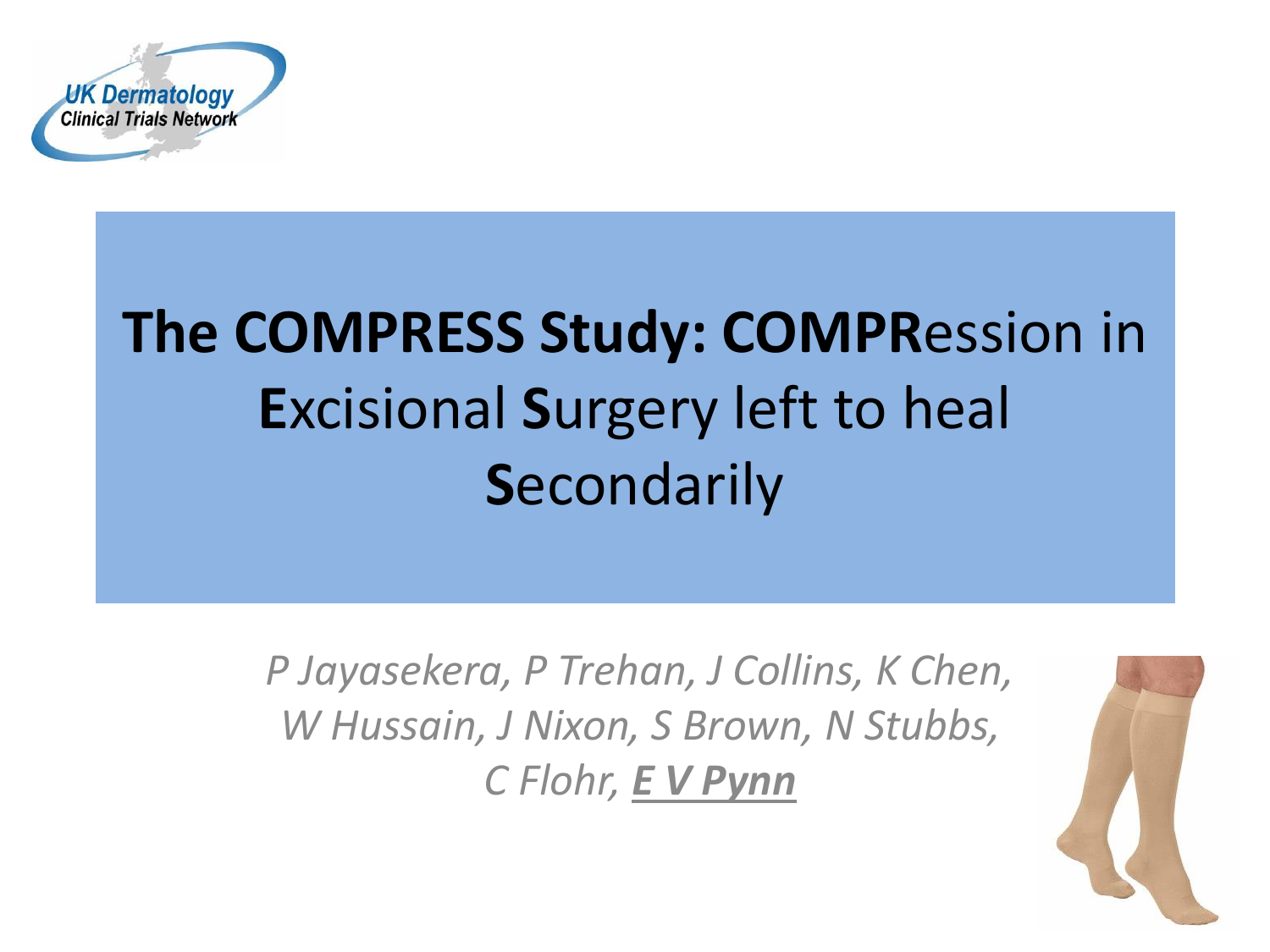

### Background

- UK DCTN training day 2013
- Groups of dermatology registrars under senior mentorship to develop trial ideas
- Choice of area of interest
- One theme compression after lower leg surgery
- Ongoing project with 4 of the team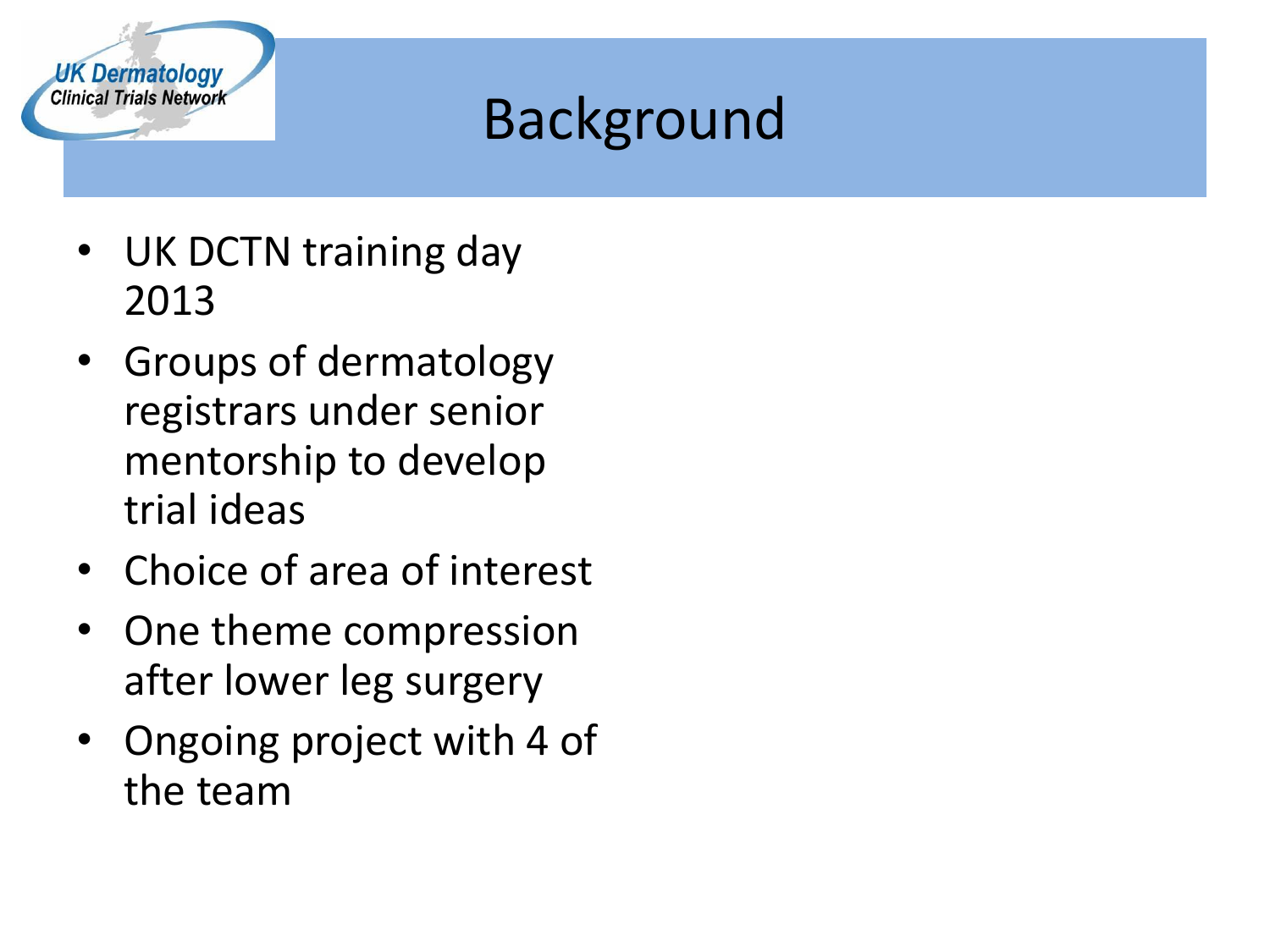

#### Current team

- Professor Jane Nixon
	- Tissue Viability and Clinical Trials Research, Deputy Director at the Institute of Clinical Trials Research, Leeds
- Sarah Brown
	- Principal Statistician, Leeds CTU
- Nikki Stubbs
	- Clinical Lead, Leeds Community Healthcare wound prevention and management service
- Dr Wal Hussain
	- Consultant in Dermatology and Dermatological Surgery, Leeds
- Dr Carsten Flohr
	- Consultant Dermatologist and Senior Lecturer, St John's Institute, London, NIHR Clinical Scientist
- Shelley Dowey
	- Clinical Trials Development Manager, UK DCTN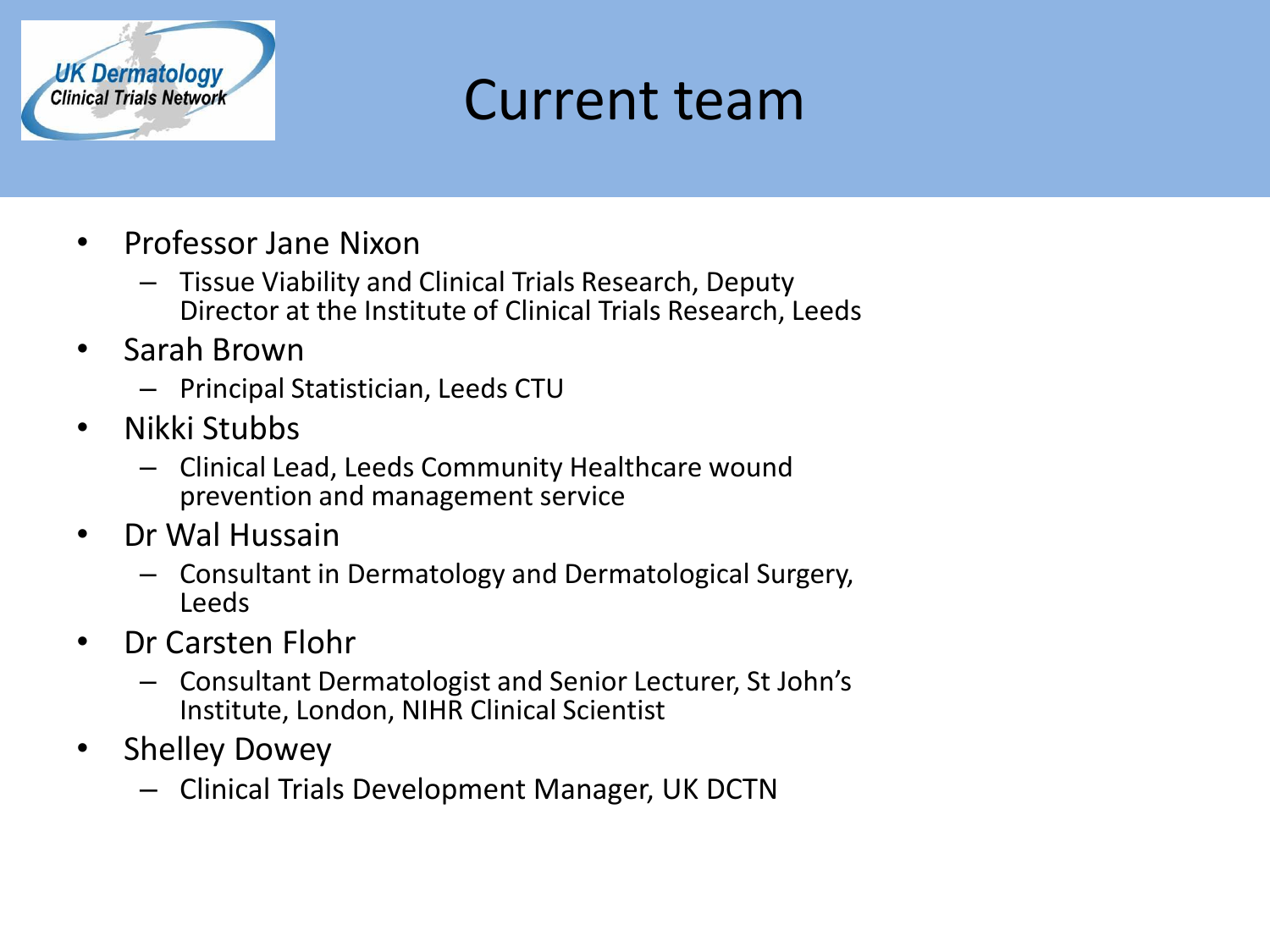

#### Bandages…

- Ancient Egyptians first compression
- Simple woven fabrics, coated
- 17<sup>th</sup> Century French lace up stockings for ulcers
- Dog skin



- 1878 Letter to the Lancet, Callender
- Elasticated
- 1911 Appeared in British Pharmaceutical Codex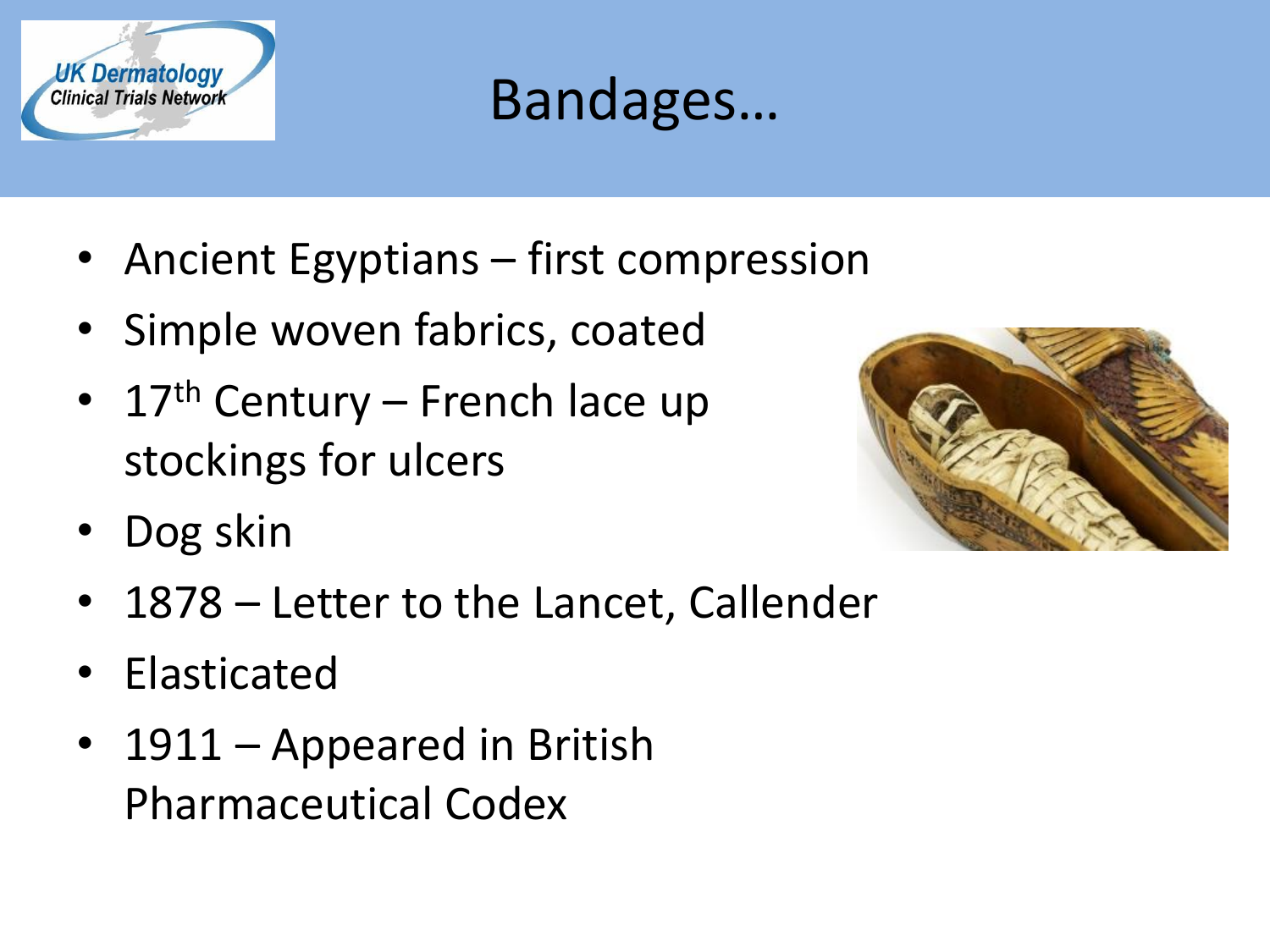

### The hypothesis

- Lower leg surgical wounds slower to heal and at higher risk of infection
- **Compression** 
	- reduces oedema
	- improves venous return and tissue oxygenation
	- prevents dressings from moving
	- is accessible
	- relatively low cost
	- already being used post-operatively
- Could post-operative use speed healing and reduce complications?

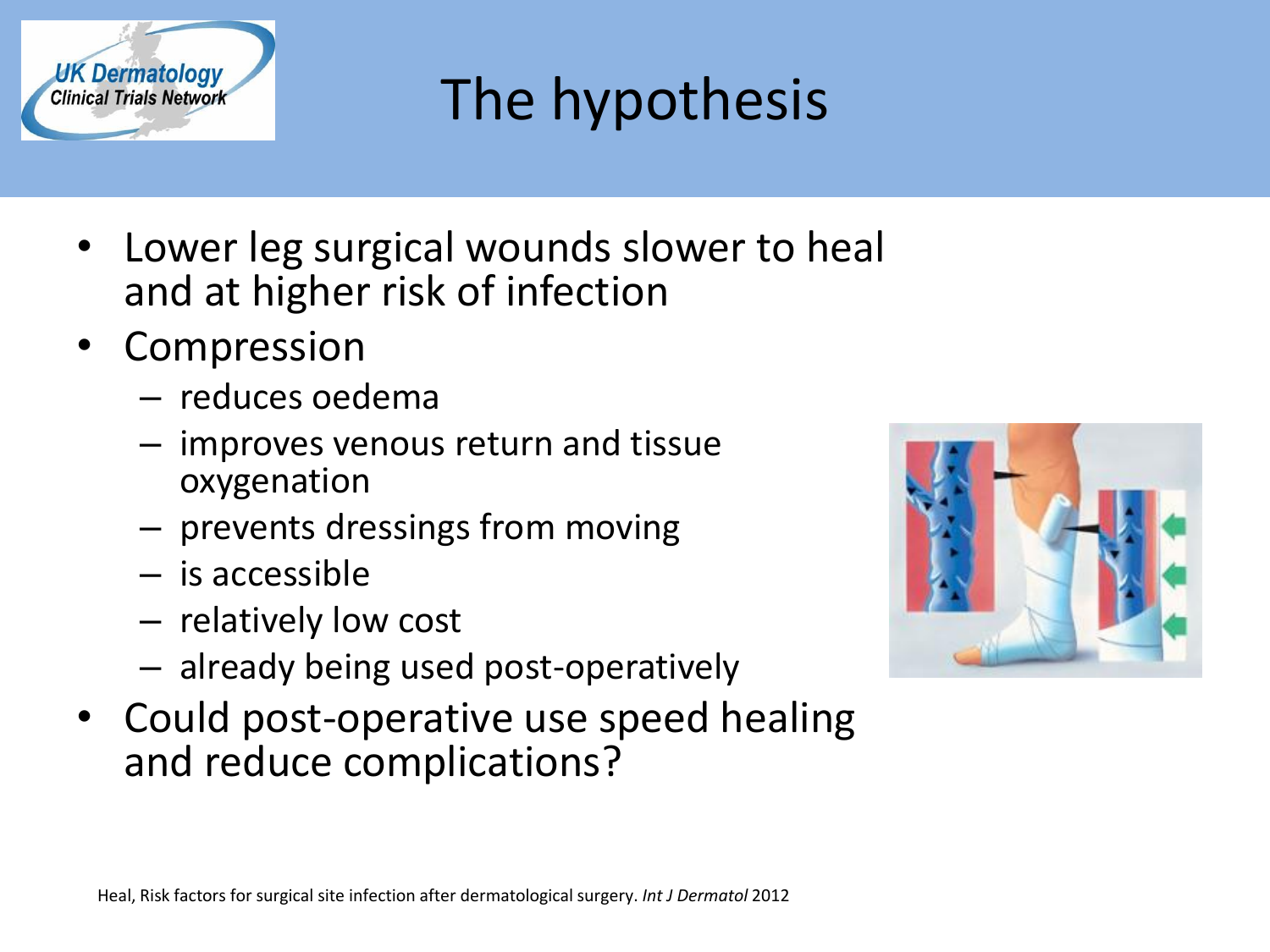

## UK Dermatology<br>Clinical Trials Network What existing evidence is there?

- Large Cochrane systematic review suggests that compression helps healing of chronic venous leg ulcers
	- Venous leg ulcers heal faster with compression than without
	- Specifically, multi component systems containing elastic are more effective than single component
- VenUS RCTs
	- VenUS I compares 4LB with short stretch and shows 4LB to be more clinically and cost effective
	- VenUS IV compares 4LB with 2 layer compression hosiery stockings showing them to be equally effective
- Limited case reports and series describing effect in lower leg surgical wounds
	- 10 Mohs patients given weekly Unna boots gave high satisfaction levels and no complications were reported

O'Meara, Compressions for venous leg ulcers. *Cochrane Database of Systematic Reviews* 2012 Stebbins WG, Enhanced healing of surgical wounds of the lower leg using zinc oxide compression dressings. *American Society for Derm Surgery* 2011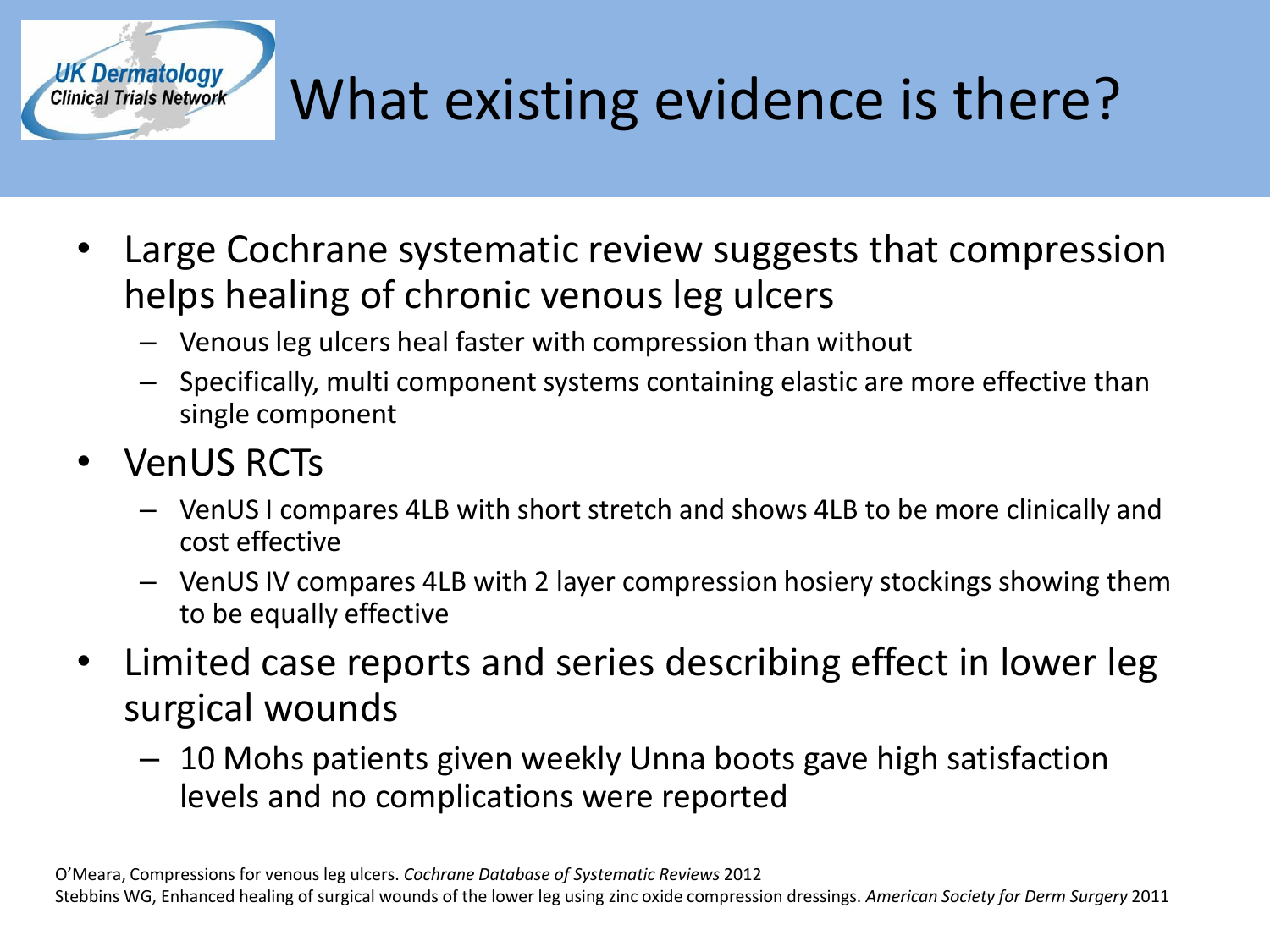

### Survey results

- Survey of 109 dermatologists in the British Society of Dermatology Surgery (BSDS):
	- Majority leave lower leg wounds to heal secondarily if primary closure is not possible
	- 0-20 per month, average 5.4
	- 57% of operators use compression sometimes, indicating clinical equipoise
	- Other elements of practice vary greatly
		- Duration, antibiotic use, type of compression
- 60% expressed willingness to participate in potential trial

| <b>Practice if primary closure</b><br>not possible                  | <b>Results</b><br>(%) |
|---------------------------------------------------------------------|-----------------------|
| Leave to heal secondarily<br>with a purse string or other<br>suture | 57%                   |
| Leave to heal secondarily                                           | 48%                   |
| Repair with a skin graft or<br>flap                                 | 36%                   |
| Refer to plastics/another<br>specialty                              | 6%                    |

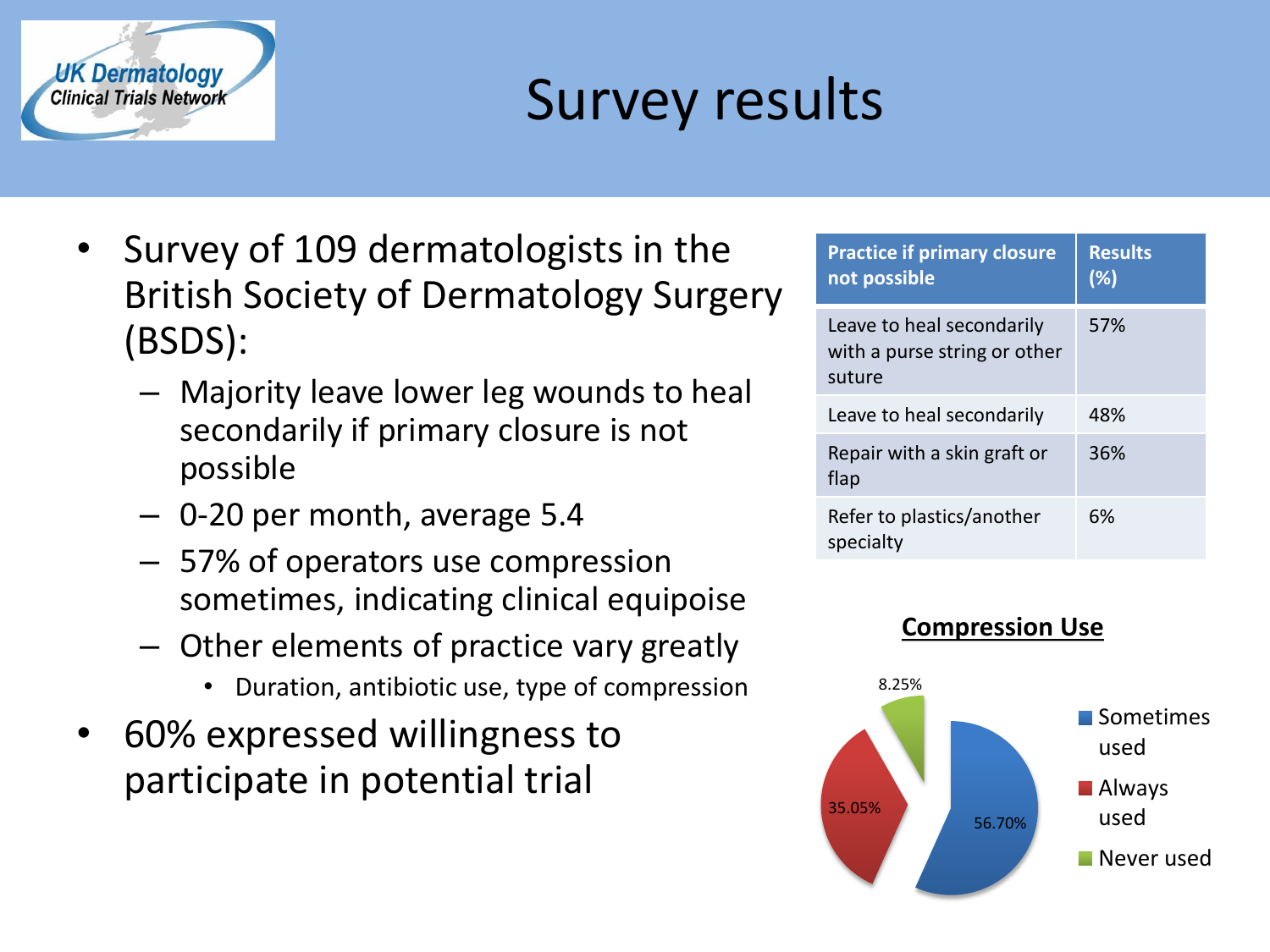#### **Which of the following would you typically do for a patient with a secondary intention wound on the lower leg?**



(Other stockings – Velband/4 layer/3 layer)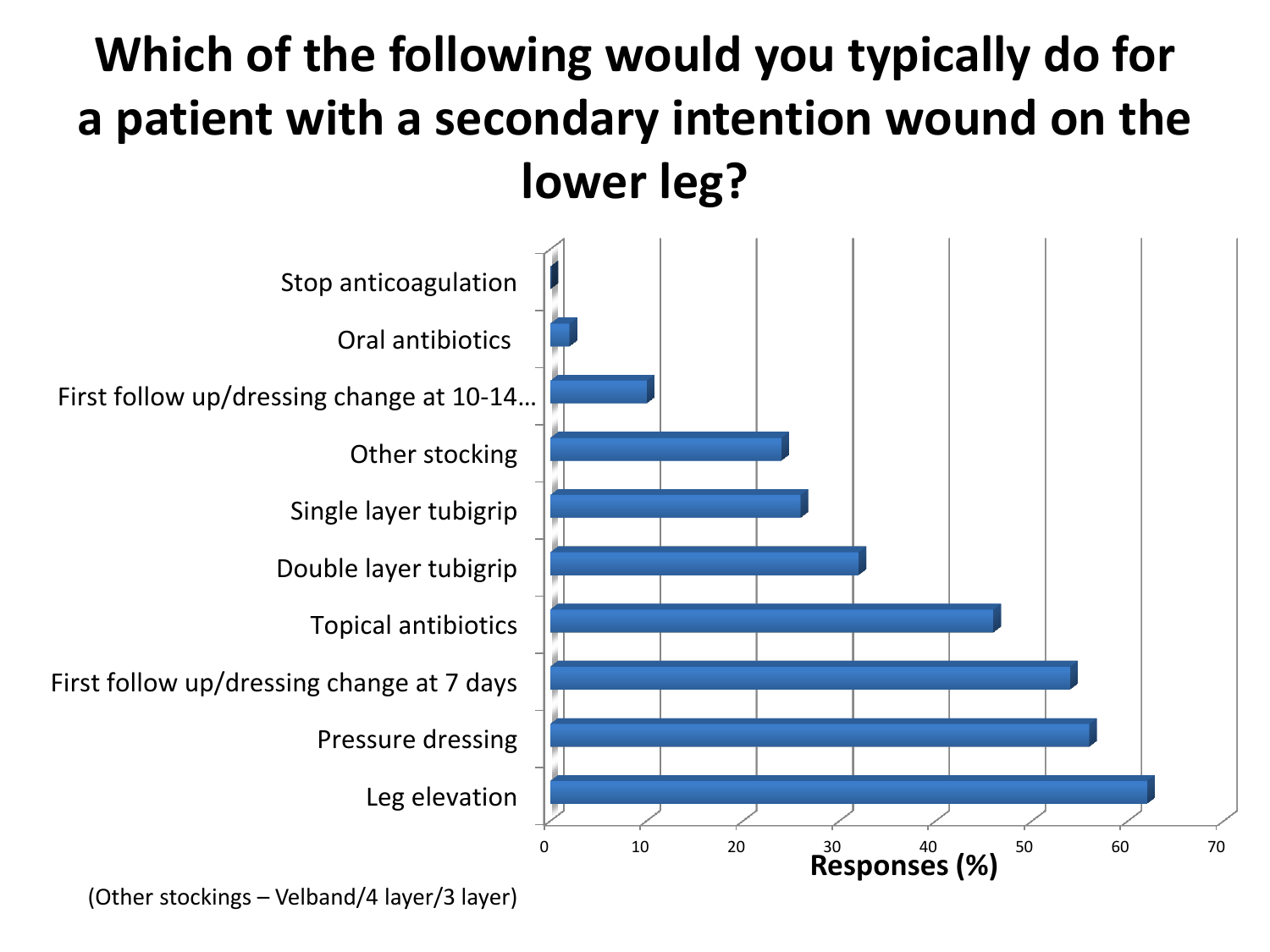# **For whom would you routinely consider post-operative compression?**

- Indications varied (%)
	- All where wound healing may be impaired (60)
	- All patients (32)
	- Those at higher risk of complications (31)
	- Larger defects > 3cm (31)
	- Elderly (28)
	- Primary closures (16)
	- Secondary closures (27)
	- Grafts (22)

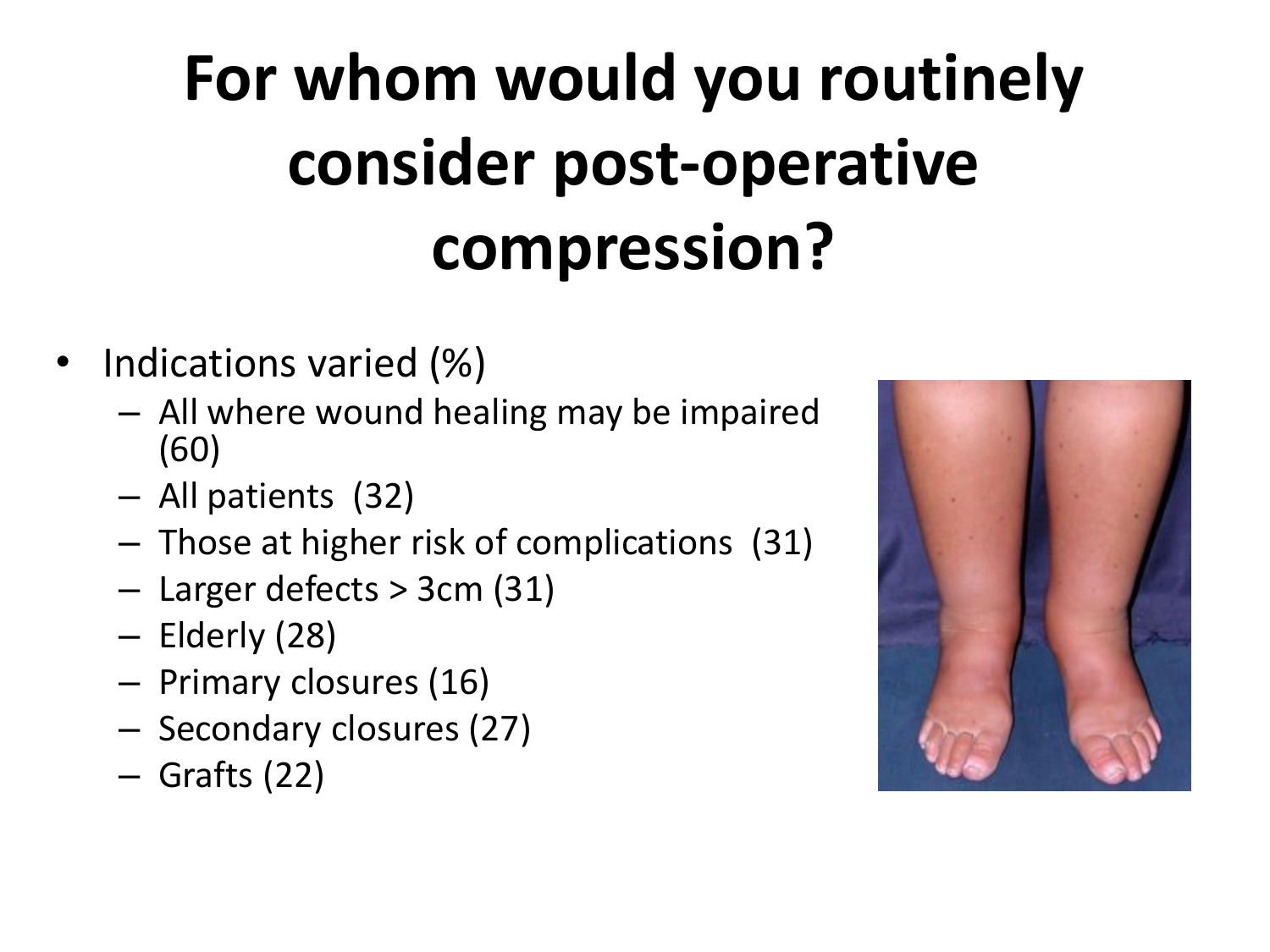

Research Question

### **Does compression, as an adjunct to standard care, compared to standard care alone improve time to healing of secondary intention wounds after excision of skin cancer below the knee?**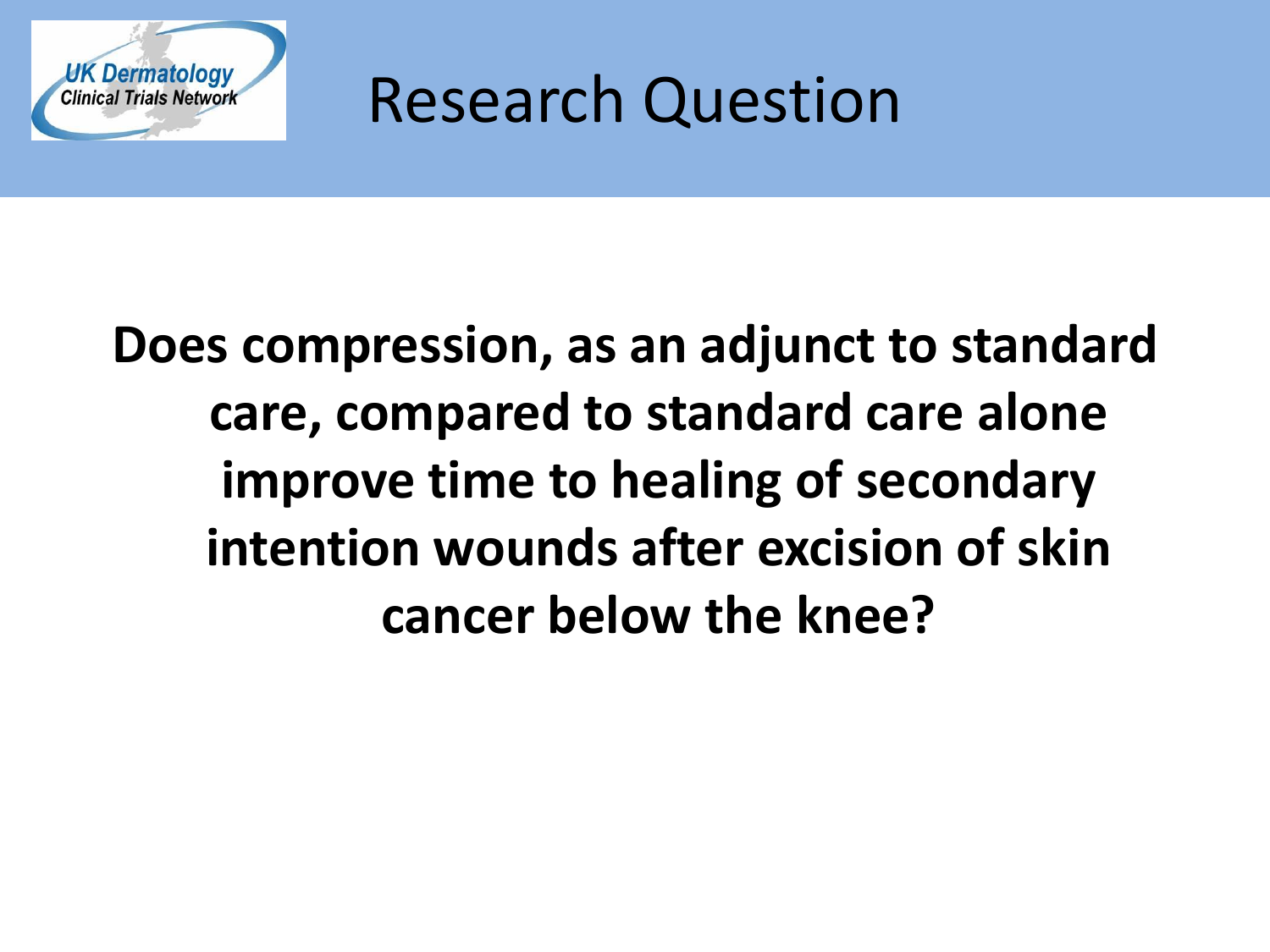

## Trial overview

- Open, parallel group randomised controlled trial
- Secondary care patients
- Skin cancers on the lower limb
- Secondary intention healing
- Standard wound care
- Compression immediately postoperatively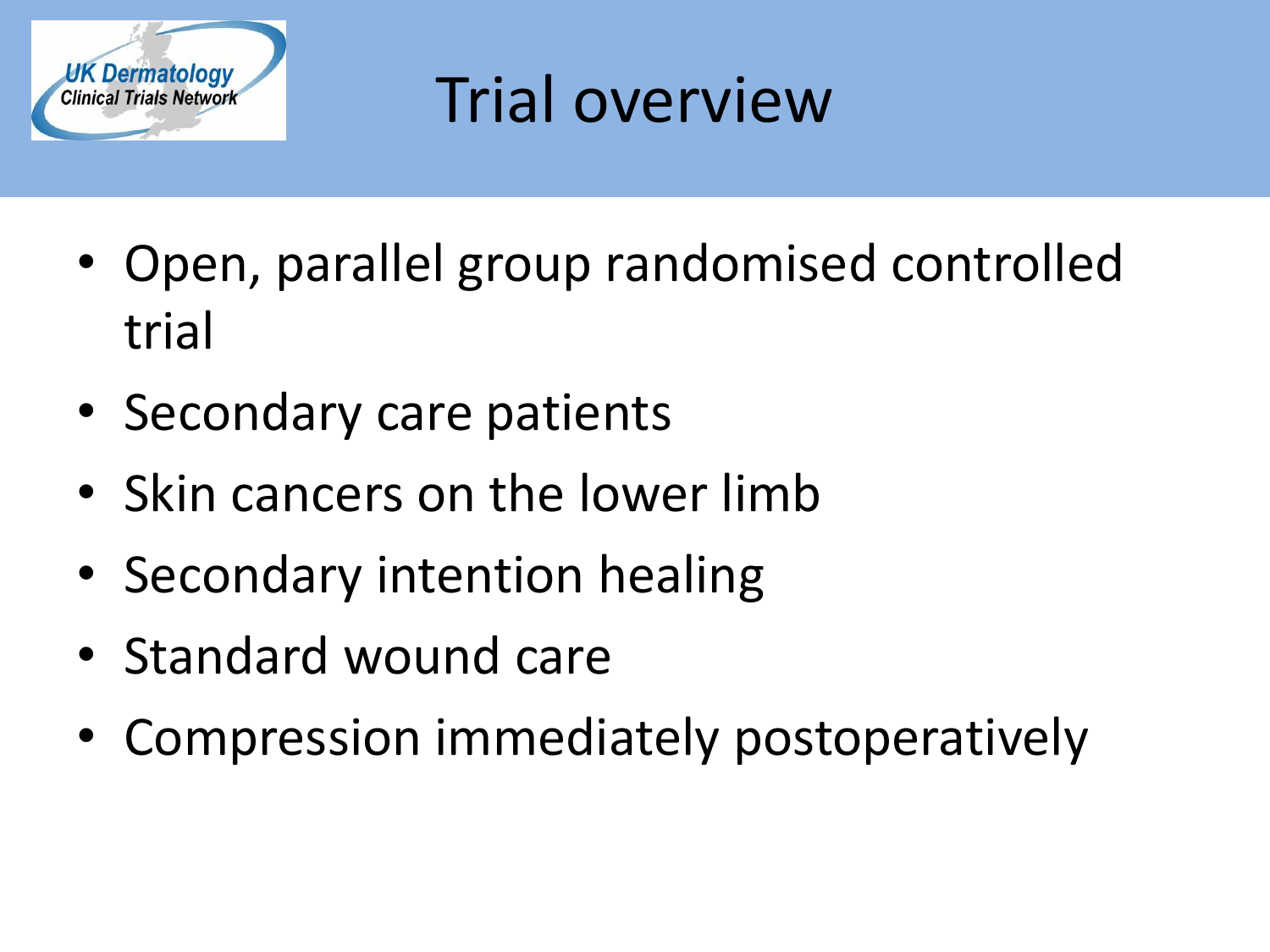

## Inclusion Criteria

- Patients who have a planned excision of skin cancer with healing by secondary intention on the lower limbs (above ankle and below knee)
- Aged over 18 years
- Ankle Brachial Pressure Index (ABPI) of greater than or equal to 0.8 measured by Doppler Sonography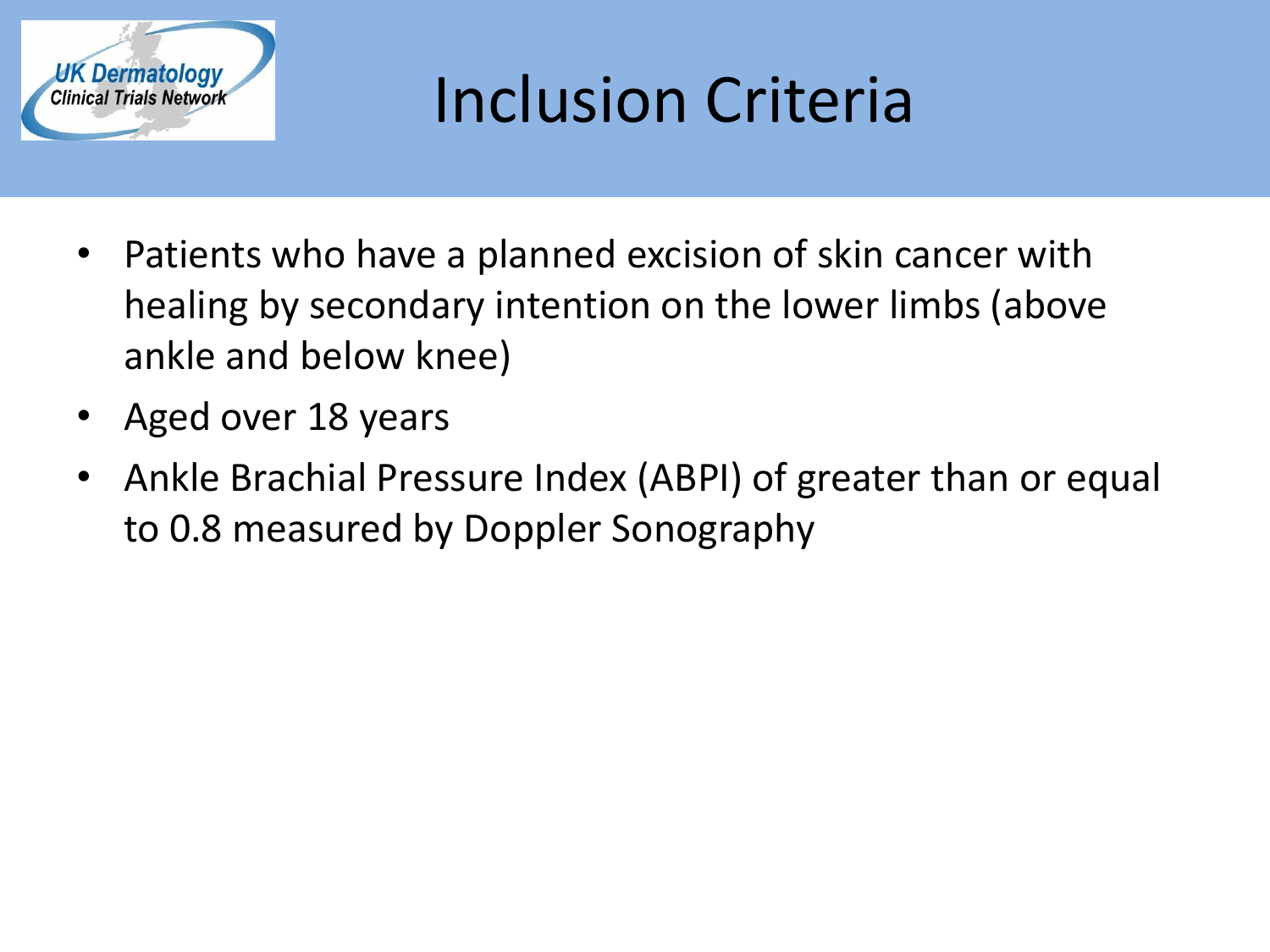

## Exclusion Criteria

- Wounds closed by primary closure, skin graft, or flap
- Individuals with one or more contraindications to compression;
	- history of thrombosis
	- arteritis obliterans stage III and IV of the lower limbs (IPS<0.6)
	- micro-angiopathy
	- decompensated heart failure
	- phlegmatia coerulea dolens
	- recent cellulitis
- Unable to comply with compression therapy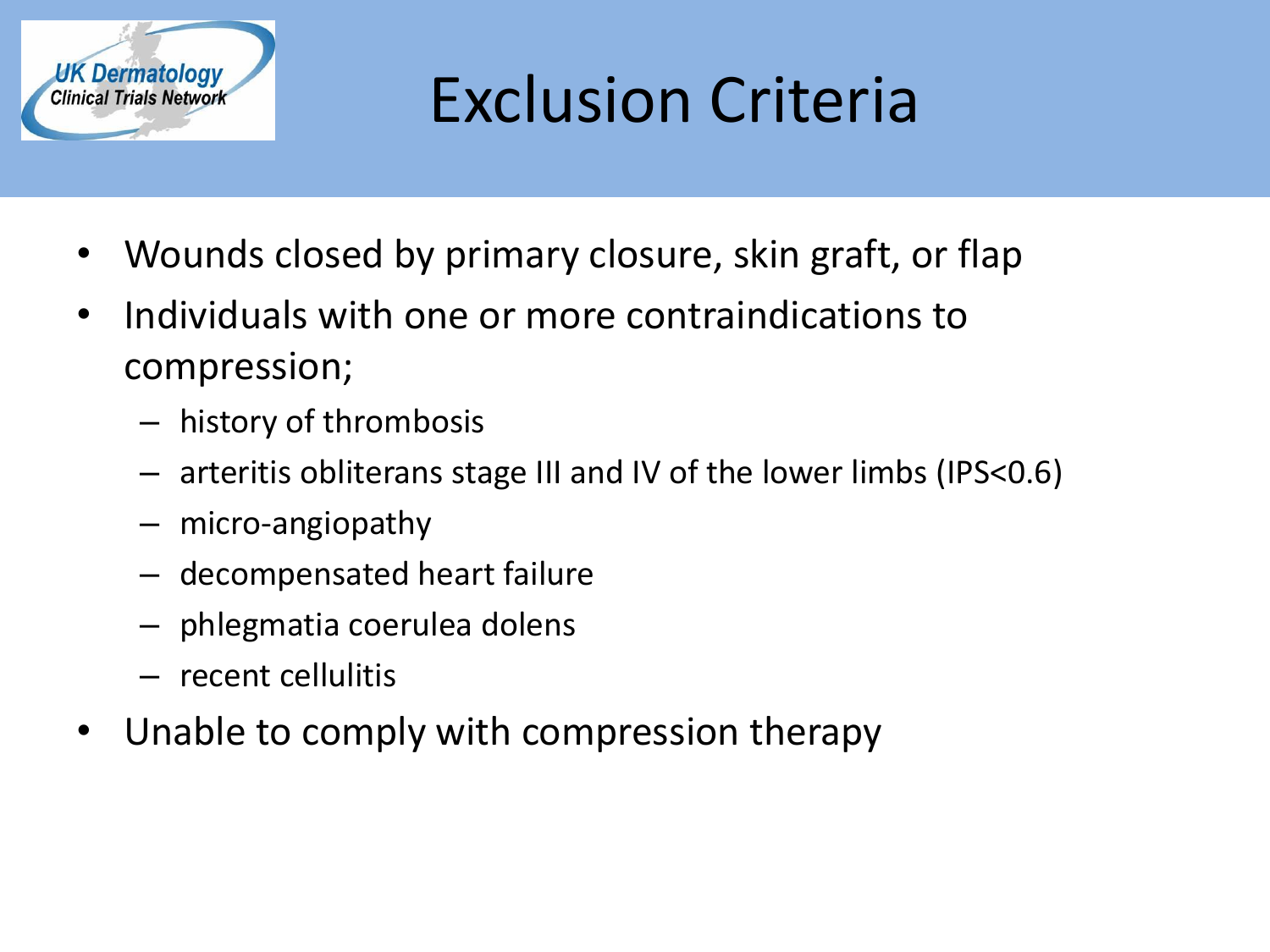

## Intervention

- Compression as an adjunct to standard care versus standard care alone
- Identify eligible (equivalent) compression options through:
	- focus groups
	- a review of the leg ulcer trials and systematic review evidence, including consideration of effectiveness and compliance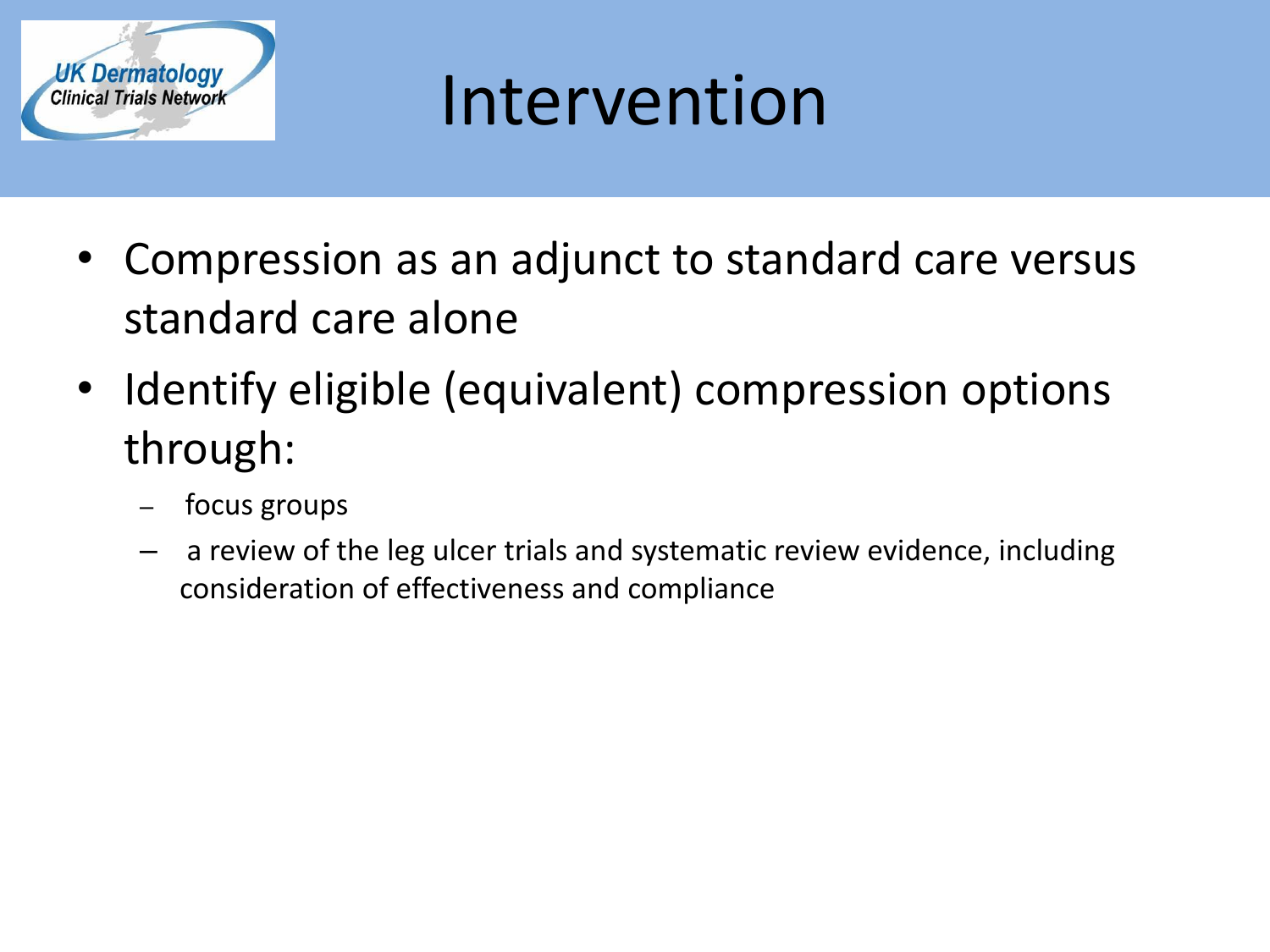## Potential confounders

#### Various factors affecting healing

• **Surgical**

**UK Dermatology Clinical Trials Network** 

- *Wound size*
	- Stratified for in ulcer trials, cut off 5cm
- *Use of purse string sutures*
	- Used by 57% of skin surgeons surveyed
	- Difficult to control for (suture size, tension etc.)
	- Recent evidence from a small trial showed no clear benefit
- **Patient**
	- *Diabetes*
		- ABPI variability
	- *Oedema*
	- *Venous eczema*



Margolis. Risk factors associated with the failure of a venous leg ulcer to heal. *Arch Dermatol 1999* Joo , Purse-String Suture vs Second Intention Healing Results of a Randomized, Blind Clinical Trial, *JAMA Dermatol 2014*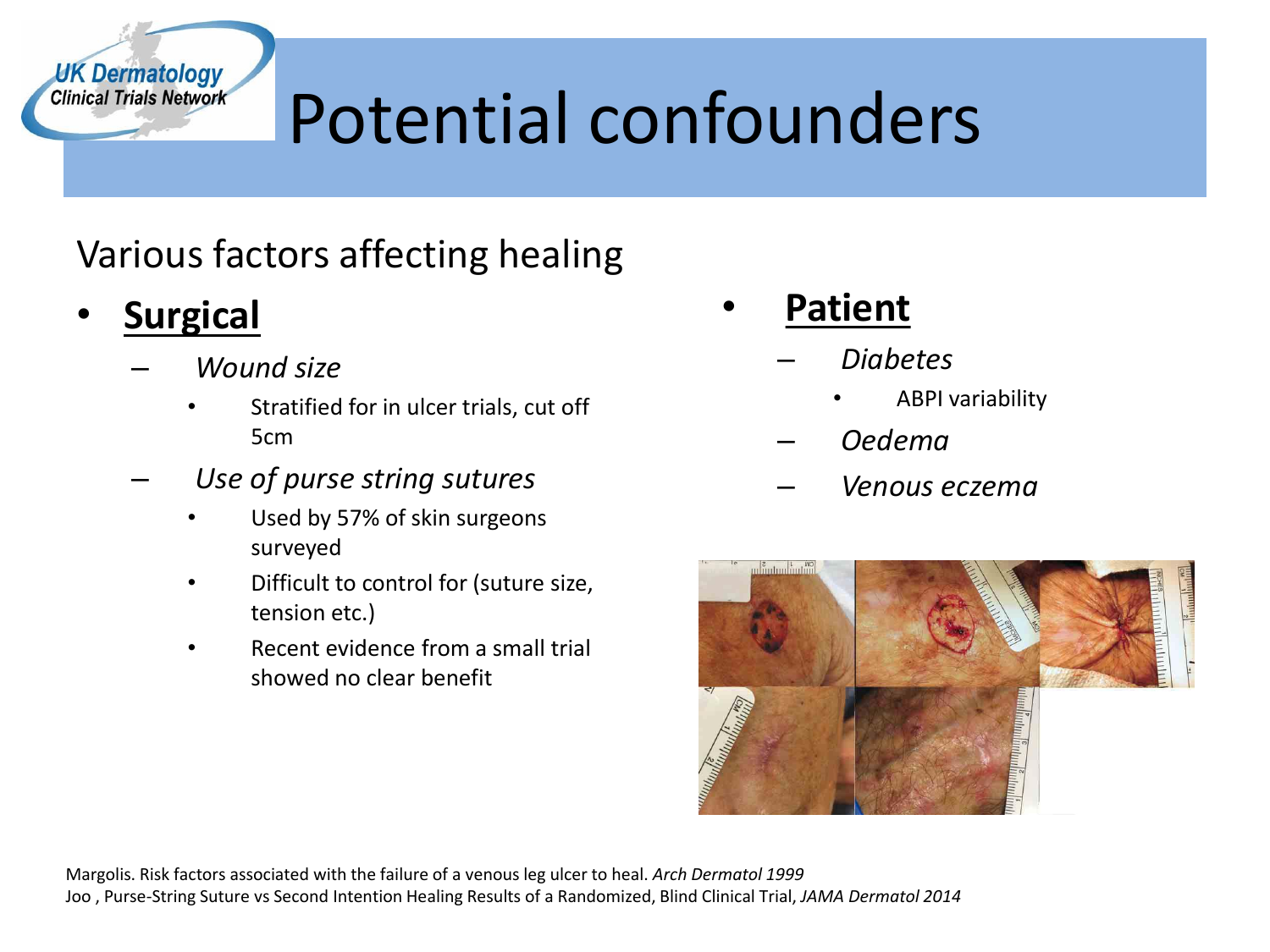

## Outcomes

#### **Primary**

- Time to wound healing
	- defined as time from the date of surgery to the date complete reepithelialisation observed

#### **Secondary**

- Rate of reduction in wound area as measured by percentage change in surface area
- Incidence of wound infection
- Compliance
- Patient reported quality of life
- Cost effectiveness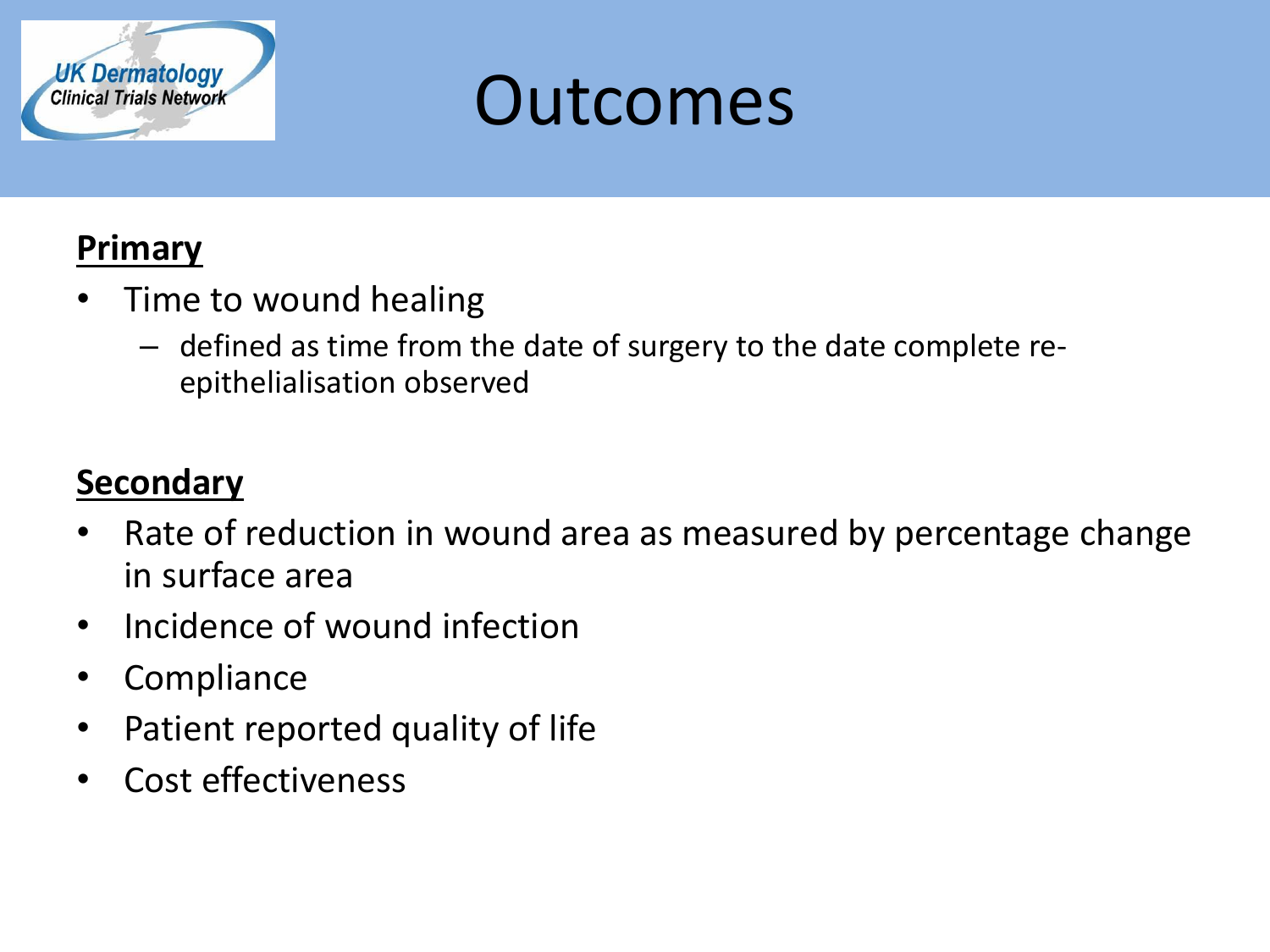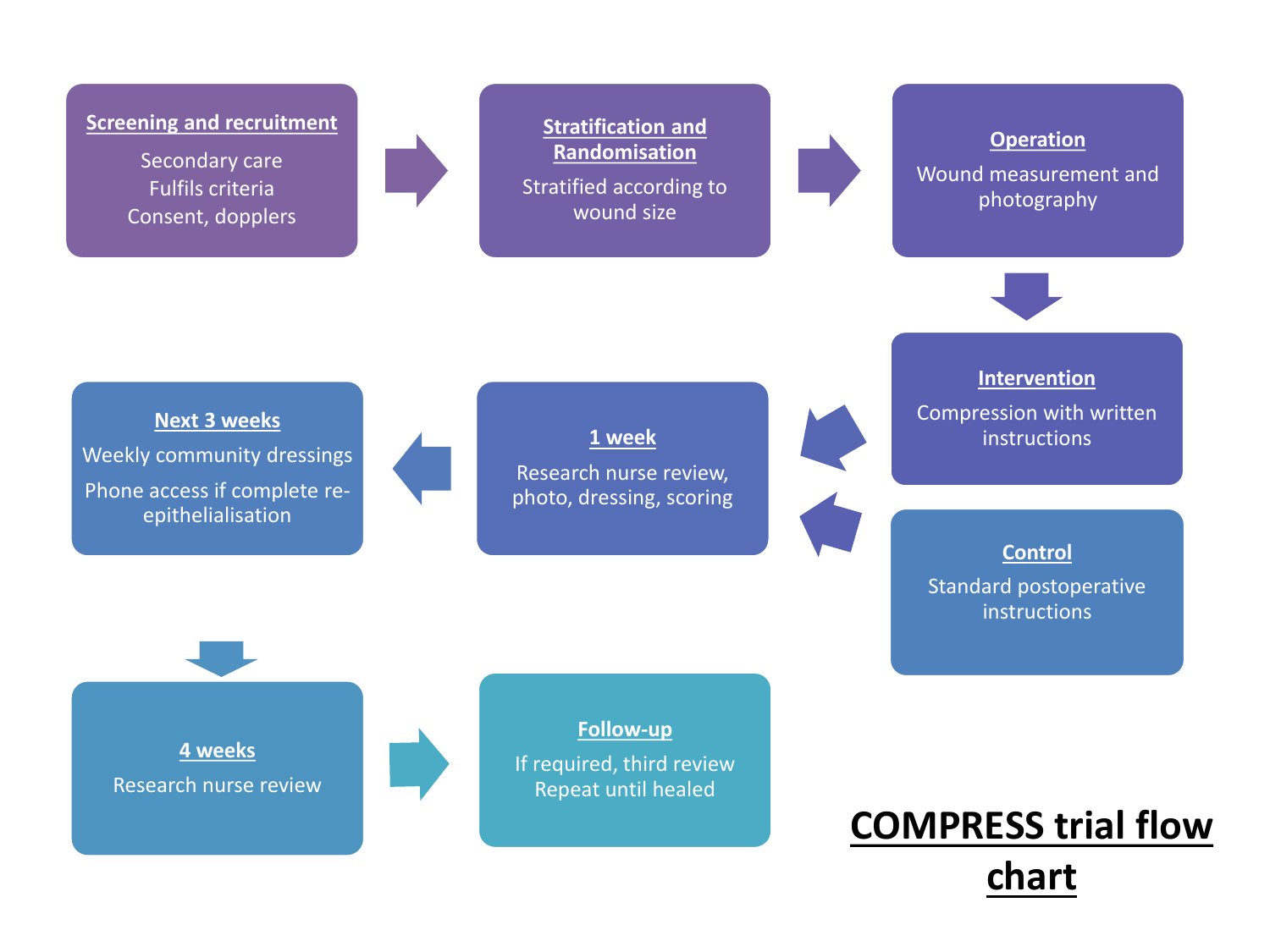

## Pilot work

- With the help of UK DCTN themed research call award we are planning and developing an HTA grant application by:
	- **Conducting focus groups**
		- to clarify potential barriers to recruitment, understanding of randomisation and suitability of interventions

#### – **Undertaking a survey**

- to better understand the current care pathway in relation to frequency and location of dressing changes
- **Recruiting and following up a cohort** of 50 patients who fulfil trial eligibility
	- to assess time to healing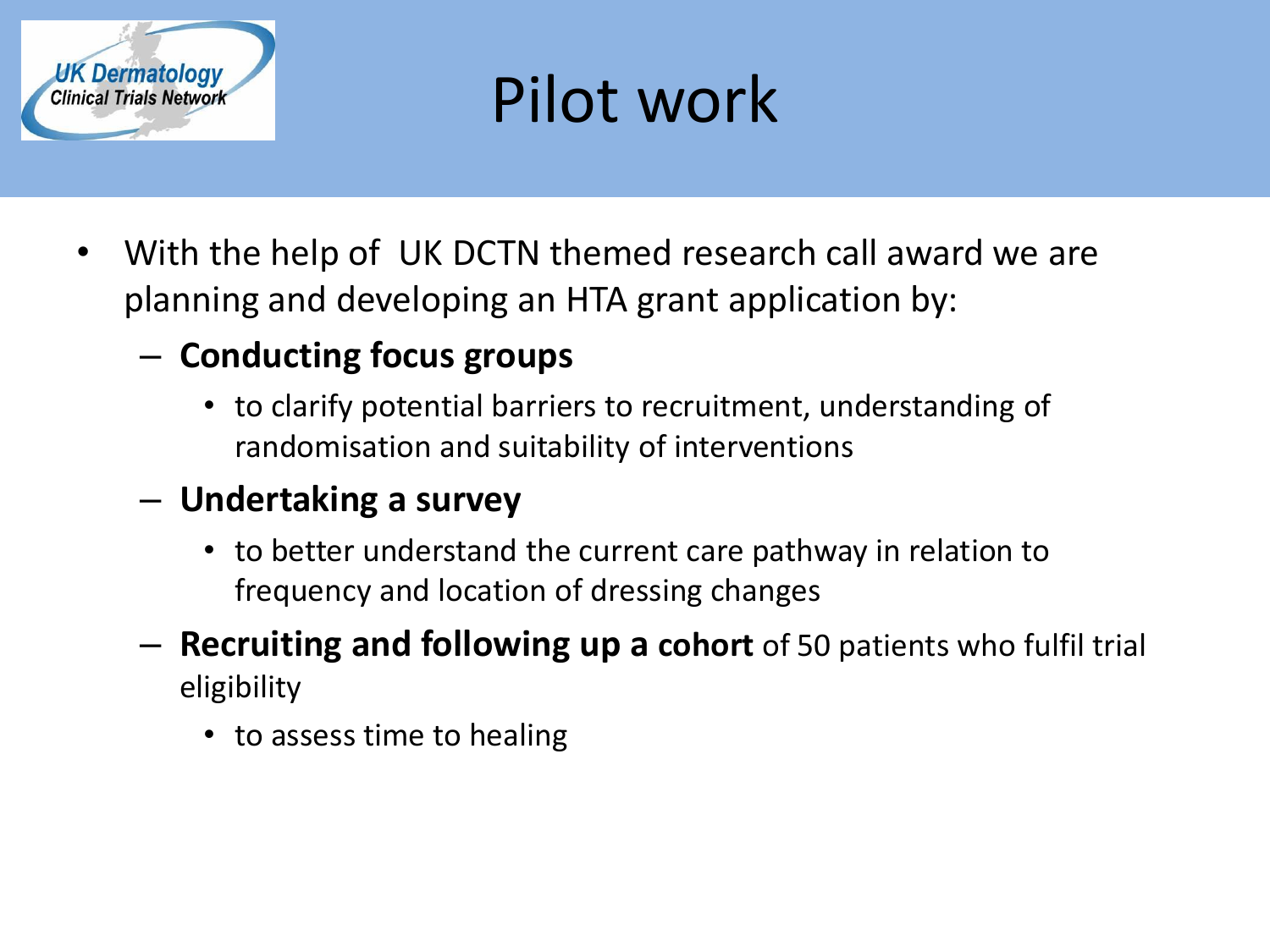

# UK Dermatology Why are we excited about this project?

- Practical, relevant question
- Clinical equipoise
- Simple intervention
- Short duration trial
	- could engage dermatology trainees particularly
- Far-reaching benefits whether shown to be useful or not
	- Reduced antibiotic use
	- Cost implications
	- Direct patient benefit